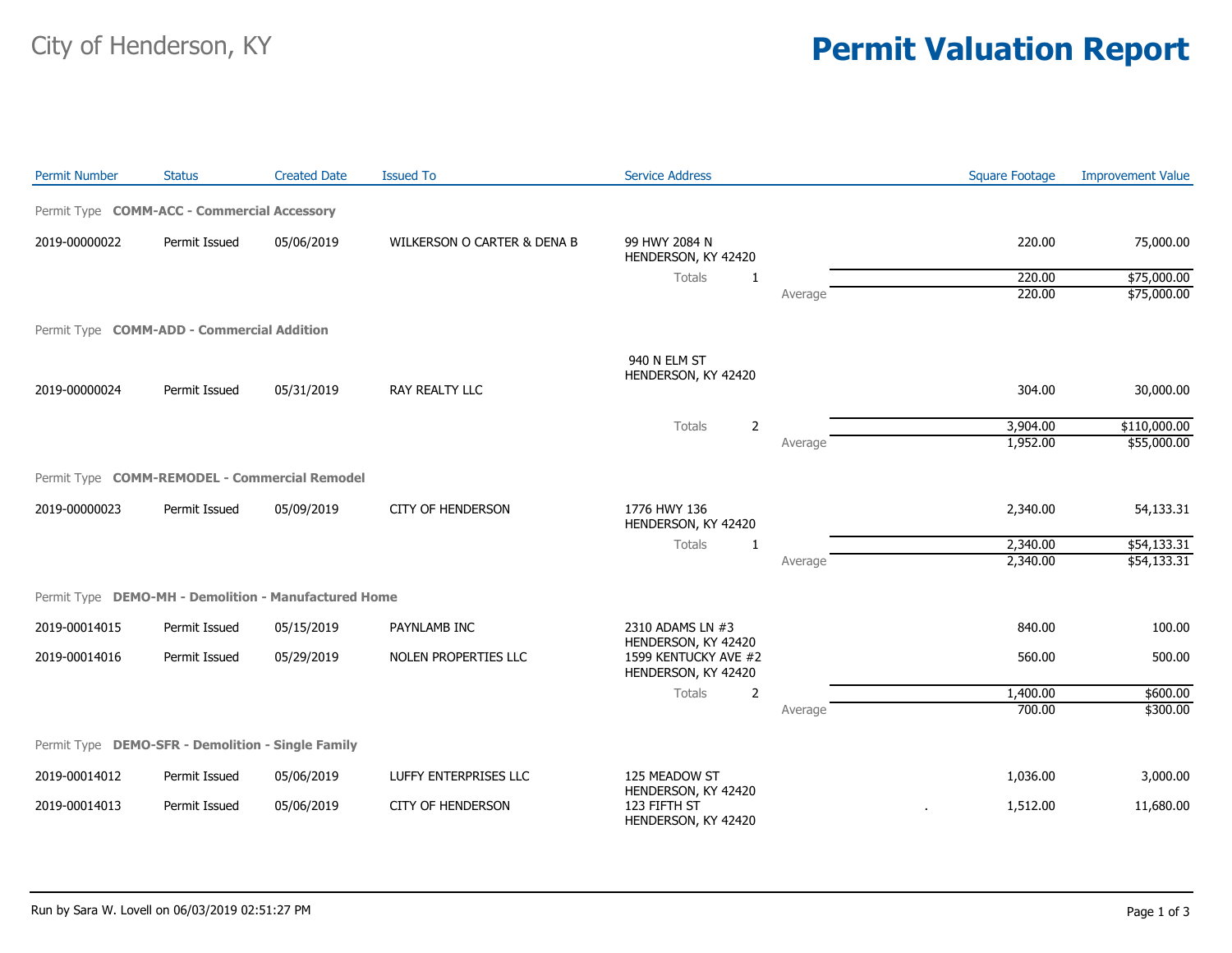## City of Henderson, KY **Permit Valuation Report**

| <b>Permit Number</b> | <b>Status</b>                                     | <b>Created Date</b> | <b>Issued To</b>                 | <b>Service Address</b>                                           |         | <b>Square Footage</b> | <b>Improvement Value</b> |
|----------------------|---------------------------------------------------|---------------------|----------------------------------|------------------------------------------------------------------|---------|-----------------------|--------------------------|
|                      | Permit Type DEMO-SFR - Demolition - Single Family |                     |                                  |                                                                  |         |                       |                          |
| 2019-00014014        | Permit Issued                                     | 05/07/2019          | SMITH TAYLER L & QUENTIN MICHAEL | 535 CENTER ST<br>HENDERSON, KY 42420                             |         | 964.00                | 3,000.00                 |
|                      |                                                   |                     |                                  | Totals<br>3                                                      |         | 3,512.00              | \$17,680.00              |
|                      |                                                   |                     |                                  |                                                                  | Average | 1,170.67              | \$5,893.33               |
|                      | Permit Type MH-NEW - Manufactured Home New        |                     |                                  |                                                                  |         |                       |                          |
| 2019-00010003        | Permit Issued                                     | 05/14/2019          | ROBBINS SHANNON                  | 508 GABE ST                                                      |         | 924.00                | 50,420.00                |
| 2019-00010004        | Permit Issued                                     | 05/17/2019          | Adam & Tammy Holland             | HENDERSON, KY 42420<br>2820 SUNSET LN #73<br>Henderson, KY 42420 |         | 1,216.00              | 47,900.00                |
|                      |                                                   |                     |                                  | $\overline{2}$<br>Totals                                         |         | 2,140.00              | \$98,320.00              |
|                      |                                                   |                     |                                  |                                                                  | Average | 1,070.00              | \$49,160.00              |
|                      | Permit Type SFR-ACC - Single Family Accessory     |                     |                                  |                                                                  |         |                       |                          |
| 2019-00005026        | Permit Issued                                     | 05/06/2019          | JESSE M COBB                     | 732 FIFTH ST                                                     |         | 80.00                 | 1,300.00                 |
| 2019-00005027        | Permit Issued                                     | 05/07/2019          | PRUITT GLORIA JEAN               | HENDERSON, KY 42420<br>430 S ALVES ST                            |         | 1,200.00              | 11,161.80                |
| 2019-00005028        | Permit Issued                                     | 05/15/2019          | COLTON & TAYLOR M JONES          | HENDERSON, KY 42420<br>707 S MAIN ST<br>HENDERSON, KY 42420      |         | 1,440.00              | 20,000.00                |
| 2019-00005029        | Permit Issued                                     | 05/15/2019          | CABELL JERRY O & ELIZABETH       | 1040 HOMESTEAD PT                                                |         | 96.00                 | 2,545.00                 |
| 2019-00005030        | Permit Issued                                     | 05/17/2019          | STEVEN L STONE                   | HENDERSON, KY 42420<br>1009 FRONTIER DR<br>HENDERSON, KY 42420   |         | 900.00                | 18,000.00                |
| 2019-00005031        | Permit Issued                                     | 05/20/2019          | RHYE CHARLES C & MELANIE A       | 435 CANOE CREEK DR<br>HENDERSON, KY 42420                        |         | .00.                  | 6,000.00                 |
| 2019-00005035        | Permit Issued                                     | 05/29/2019          | DONALD & DEBBIE DUNCAN           | 127 N QUAIL RUN<br>HENDERSON, KY 42420                           |         | 220.00                | 1,600.00                 |
| 2019-00005036        | Permit Issued                                     | 05/31/2019          | Algonquins, LLC                  | 1319 BURCHWOOD CT<br>HENDERSON, KY 42420                         |         | 1,120.00              | 25,000.00                |
|                      |                                                   |                     |                                  | 8<br>Totals                                                      |         | 5,056.00              | \$85,606.80              |
|                      |                                                   |                     |                                  |                                                                  | Average | 632.00                | \$10,700.85              |